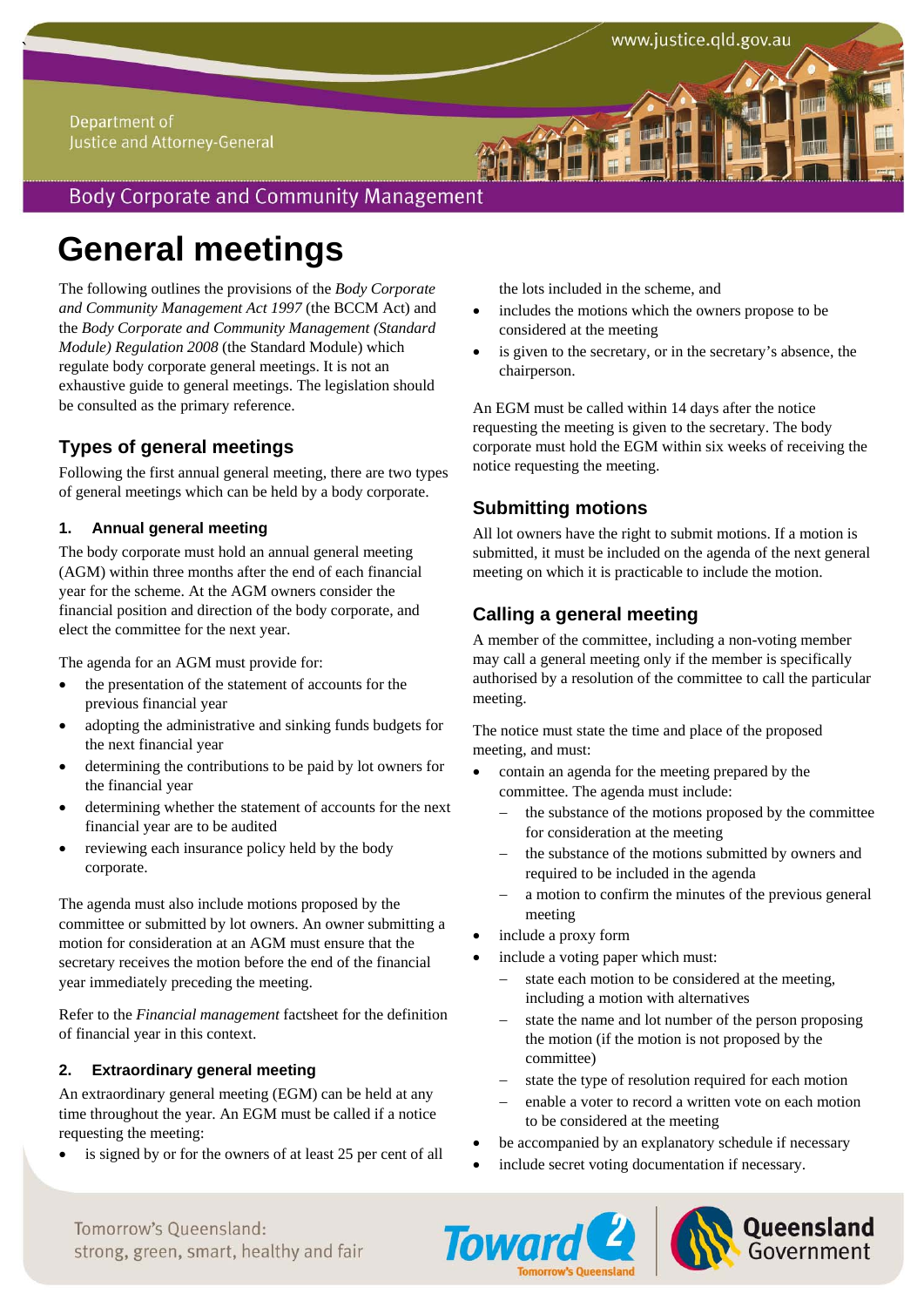Additionally, the notice of an annual general meeting must cotain a copy of the Register of reserved issues.

A general meeting may pass a resolution on a motion only if the motion is included as an item of business on the agenda and is stated in the voting papers accompanying the notice of the meeting. An exception applies to a procedural motion for the conduct of the meeting, a motion to amend a motion, or a motion to correct minutes of a general meeting.

### **Motions with alternatives**

This type of motion is used to combine all motions dealing with the same issue which have been received by the body corporate for consideration at a general meeting. There are two components to this type of motion, the motion itself and the alternatives.

The motion is submitted by the committee and it identifies the issue to be dealt with. The alternatives are the motions received by the body corporate proposing certain action in relation to the issue. The agenda and the voting paper for the general meeting should list the alternatives under the committee's motion.

Additional material must be included in the notice of a general meeting where a motion with alternatives is listed on the agenda. This material must be included in the explanatory schedule and includes:

- for each alternative, the words of the actual motion as submitted to the body corporate
- instructions on the method of voting on this type of motion
- enable a voter to record a written vote on each motion to be considered at the meeting
- be accompanied by an explanatory schedule if necessary
- include secret voting documentation if necessary.

**Note:** the requirements for voting on a motion with alternatives are different to those for other motions.

A voter may vote either:

- for the motion, by voting for the motion and for one of the alternatives listed under the motion
- against the motion.

If the motion is passed, the alternative with the most votes is the decision of the body corporate.

# **Explanatory schedule**

The explanatory schedule forms part of the notice of a general meeting and includes material about motions on the agenda for a general meeting and includes the following:

- an explanatory note of no longer than 300 words about a motion given to the body corporate by the submitter of the motion
- for an annual general meeting, an explanatory note that a proposed administrative fund budget or a proposed sinking fund budget may be adjusted (see *Financial management* factsheet)
- for a motion with alternatives, the motions submitted to the body corporate and voting instructions
- for a motion proposing changing the regulation module to apply to the scheme, an explanatory note in the approved form (BCCM Form 19, available from the BCCM Office) explaining the effect of the proposed change.

# **Secret ballot**

A motion on the agenda of a general meeting may be decided by secret voting which conceals the identity of the voter. There are some motions which must be voted on by secret ballot, including a motion about the authorisation of a person as a letting agent, or a motion about the engagement of a person as a service contractor if the person is to be a caretaking service contractor. The committee or the body corporate in a general meeting may also decide that any other motion should be decided by secret ballot.

The Standard Module specifies the process for conducting a secret ballot, including the appointment of a returning officer. A returning officer cannot be the owner of a lot in the scheme, or a body corporate manager, service contractor, letting agent, or a person who is their associate.

# **Holding a general meeting**

#### **Quorum**

A quorum is the minimum number of people who must be present before a general meeting can commence and is at least 25 per cent of the number of voters for the meeting, except that if there are:

- three or more voters for the meeting, at least two voters must be present personally; and
- less than three voters for the meeting, at least one voter must be present personally.

A voter for a general meeting includes an individual whose name is entered on the body corporate roll as the owner of a lot; the representative of a lot owner; or the nominee of a corporate owner. A voter may be present at a general meeting personally, by proxy, by written voting paper (or by electronic voting paper if permitted by the body corporate). If a quorum is not present within 30 minutes of the time scheduled to start the meeting, the meeting must be adjourned to be held at the same place, on the same day and at the same time, in the next week.

#### **Chairing the meeting**

The elected chairperson must chair every general meeting at which he/she is present. If the chairperson is absent from the general meeting, or there is a vacancy in the office of chairperson, or a chairperson has not been chosen, the persons present with a right to vote at the meeting elect a person to chair the meeting.

A body corporate manager who has been authorised to exercise the powers of the chairperson may advise and help the elected chairperson, but may only chair a general meeting if:

the elected chairperson is absent or there is a vacancy in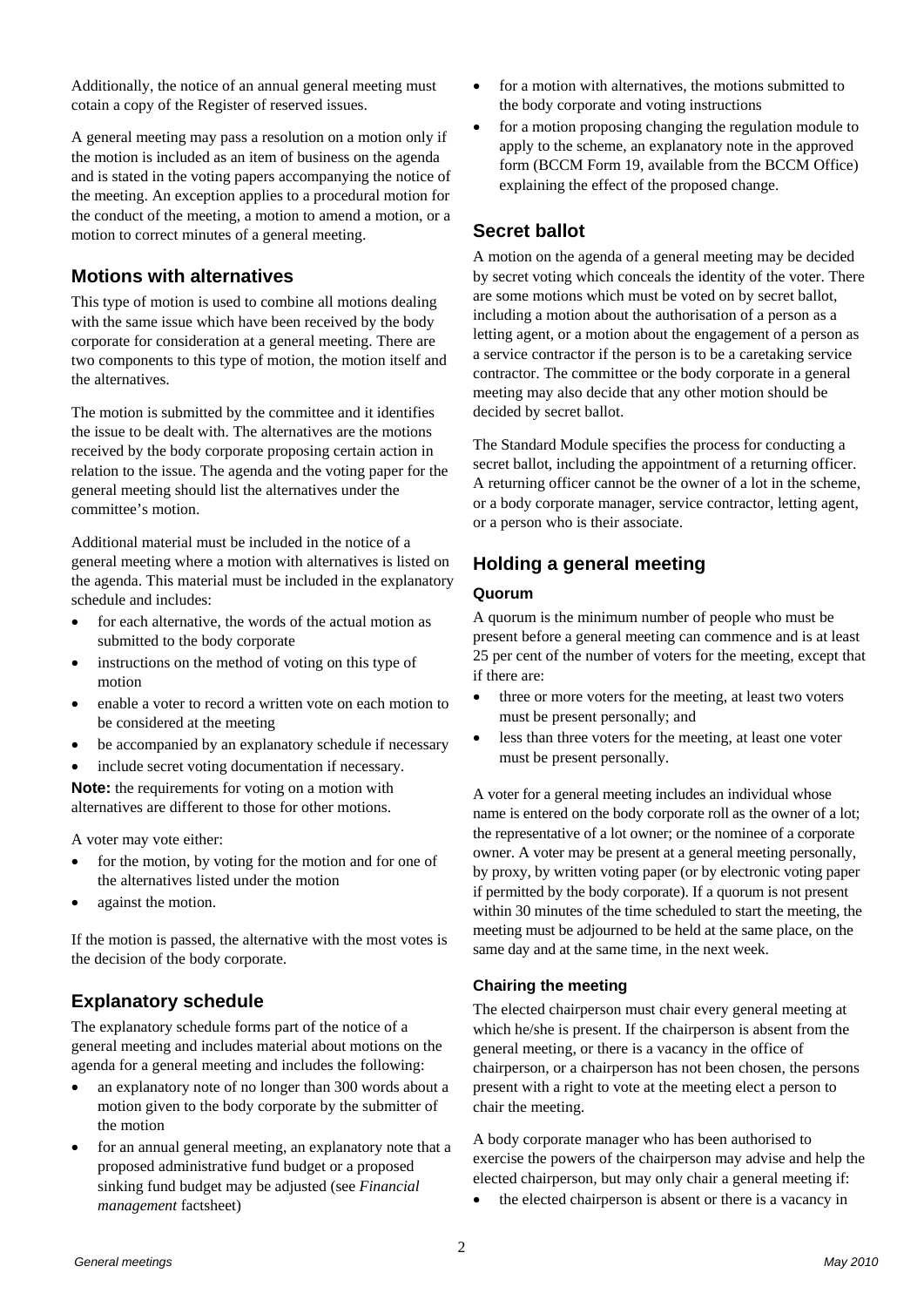the office of chairperson, and the body corporate manager is elected to chair the meeting, or

 the body corporate manager is the only person forming a quorum at an adjourned meeting.

The duties and powers of the person chairing the meeting include:

- ruling a motion out of order.
- declaring the result of voting on motions and the committee elections.

A motion must be ruled out of order if:

- the motion, if carried, would conflict with the legislation or the body corporate by-laws
- the motion, if carried, would be unlawful or unenforceable for another reason
- the substance of the motion was not included on the agenda for the meeting.

The person chairing the meeting must give reasons for ruling a motion out of order, which must be recorded in the minutes. The persons present and entitled to vote may, by ordinary resolution, reverse a ruling.

When declaring the result of voting on motions at the general meeting, the person chairing the meeting must state the votes for, against and abstentions on the motion. When declaring the result of an election for a committee position, the person chairing the meeting must state the number of votes cast for each candidate.

#### **Voting at general meeting**

A voter for a general meeting may vote on a motion (other than a motion to be decided by secret ballot) personally, by proxy, by written voting paper, or by electronic vote (if electronic voting is permitted by the body corporate). A voter may vote on a motion to be decided by secret ballot by written vote or by electronic vote (if electronic voting is permitted by the body corporate).

If the owner of a lot owes a body corporate debt at the time of the meeting, a person cannot vote on behalf of that lot on a motion (other than on a motion requiring a resolution without dissent) or for choosing a member of the committee.

#### **Voting personally**

A person votes personally at a general meeting by show of hands or by giving completed voting papers to the secretary (or if the secretary is not present, the person chairing the meeting before the start of the meeting) unless:

- a ballot is required by the legislation or the body corporate by-laws
- the person chairing the meeting decides a ballot is necessary to ensure an accurate count of votes.

#### **Voting by proxy**

A proxy is a person who represents a voter at a general

meeting. The proxy:

- must be in the approved form (BCCM Form 6, available from the BCCM Office)
- cannot be transferred to a third person
- lapses at the end of the body corporate's financial year or at the shorter period stated in the proxy
- may be given by any person who has the right to vote at a general meeting
- must appoint a named individual.

The properly completed proxy form must be given to the secretary before the start of the general meeting, or before an earlier time determined by the body corporate. The earlier time cannot be more than 24 hours before the time fixed for the meeting.

Restrictions on proxy use include:

- a person must not hold more than one proxy if there are less than 20 lots in the scheme
- a person must not hold proxies greater in number than 5 per cent of the lots if there are 20 or more lots in the scheme
- a body corporate manager or an associate of a body corporate manager cannot exercise a proxy
- a vote by proxy cannot be exercised on a motion to engage a person as a body corporate manager or a service contractor, or to authorise a person as a letting agent
- a vote by proxy cannot be exercised on a ballot for the election of a member of the committee
- a vote by proxy cannot be exercised if the owner submits a written vote on the motion.

#### **Voting by casting a written vote**

A voter may submit a written vote by completing the voting papers and giving them to the secretary before the start of the general meeting. A written vote:

- can be given by hand, by post or by facsimile
- may be withdrawn by the voter at any time before the result of the motion is declared
- cannot be withdrawn by a proxy.

#### **Voting by casting an electronic vote**

A voter may cast an electronic vote if the body corporate has decided by ordinary resolution that voters may record votes electronically. An electronic vote is sent to the secretary in accordance with a requirement of the *Electronic Transactions (Queensland) Act 2001* and the instructions accompanying the voting papers for the meeting.

#### **Procedural requirements**

The secretary must make available for inspection by voters at a general meeting:

- the body corporate roll
- a list of the people who have the right to vote at the meeting
- all proxy forms and voting papers.